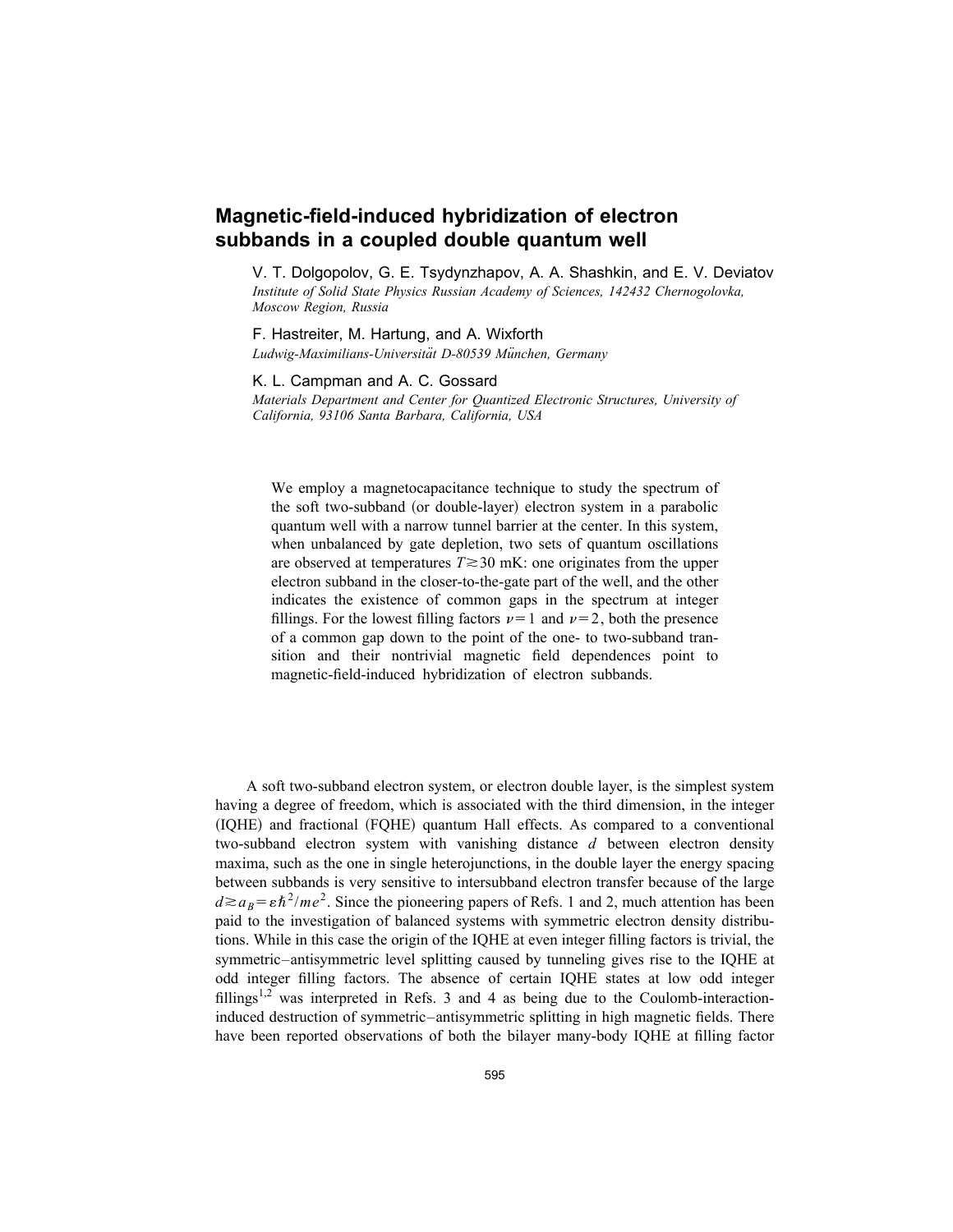

FIG. 1. Imaginary current component versus gate voltage at  $f = 110$  Hz at different temperatures and magnetic fields. a:  $B=0$ , 0.67, 1.34, 1.84, 2.51, 3.68, and 4.34 T at  $T=30$  mK, the lines are shifted proportionally to steps in *B*; b:  $T=30, 620,$  and 880 mK at  $B=6$  T.

 $\nu=1$  (Refs. 5 and 6) and the FQHE (Refs. 7–10), whose origin, alternatively, has been attributed to interlayer correlation effects (Refs.  $11-14$ ). The case of an unbalanced system with strongly asymmetric electron density distributions was studied in Ref. 15. At relatively high filling factors the authors<sup>15</sup> observed an interplay between "single- and double-layer behavior'' and explained this in terms of charge transfer between two electron subbands, without appealing to exchange and correlation effects.

Here, using a capacitive spectroscopy method, we investigate the spectrum of twodimensional electrons in a quantizing magnetic field in a parabolic quantum well that contains a narrow tunnel barrier for the electron systems on either side. In the gatedepletion-unbalanced double-layer system, new gaps with unusual magnetic field dependences have been detected at filling factors  $\nu=1$  and  $\nu=2$ . We argue that these emerge as a result of magnetic-field-induced hybridization of electron subbands.

The sample is grown by molecular beam epitaxy on semi-insulating GaAs substrate. The active layers form a 760 Å wide parabolic well. In the center of the well a 3 monolayer thick  $Al_xGa_{1-x}As$  ( $x=0.3$ ) sheet is grown which serves as a tunnel barrier between the two parts on either side. The symmetrically doped well is capped by 600 Å AlGaAs and 40 Å GaAs layers. The sample has two Ohmic contacts (each of them is connected to both electron systems in the two parts of the well! and a gate on the crystal surface with area  $120 \times 120 \ \mu \text{m}^2$ . The presence of the gate electrode makes it possible to tune the carrier density in the well and to measure the capacitance between the gate and the well. For capacitance measurements we apply an ac voltage  $V_{ac}$  = 2.4 mV at frequencies *f* in the range 3 to 600 Hz between the well and the gate and measure both current components as a function of gate bias  $V_g$ , using a home-made  $I-V$  converter and a standard lock-in technique. Our measurements are performed in the temperature interval between 30 mK and 1.2 K at magnetic fields of up to 16 T.

The dependence of the imaginary current component on the gate voltage at different magnetic fields is shown in Fig. 1a. In zero magnetic field at  $V_{\text{th}}^{b} = -0.7 \text{ V} < V_{g} < V_{\text{th}}^{f}$  $=$  -0.31 V electrons fill only one subband in the back part of the well, relative to the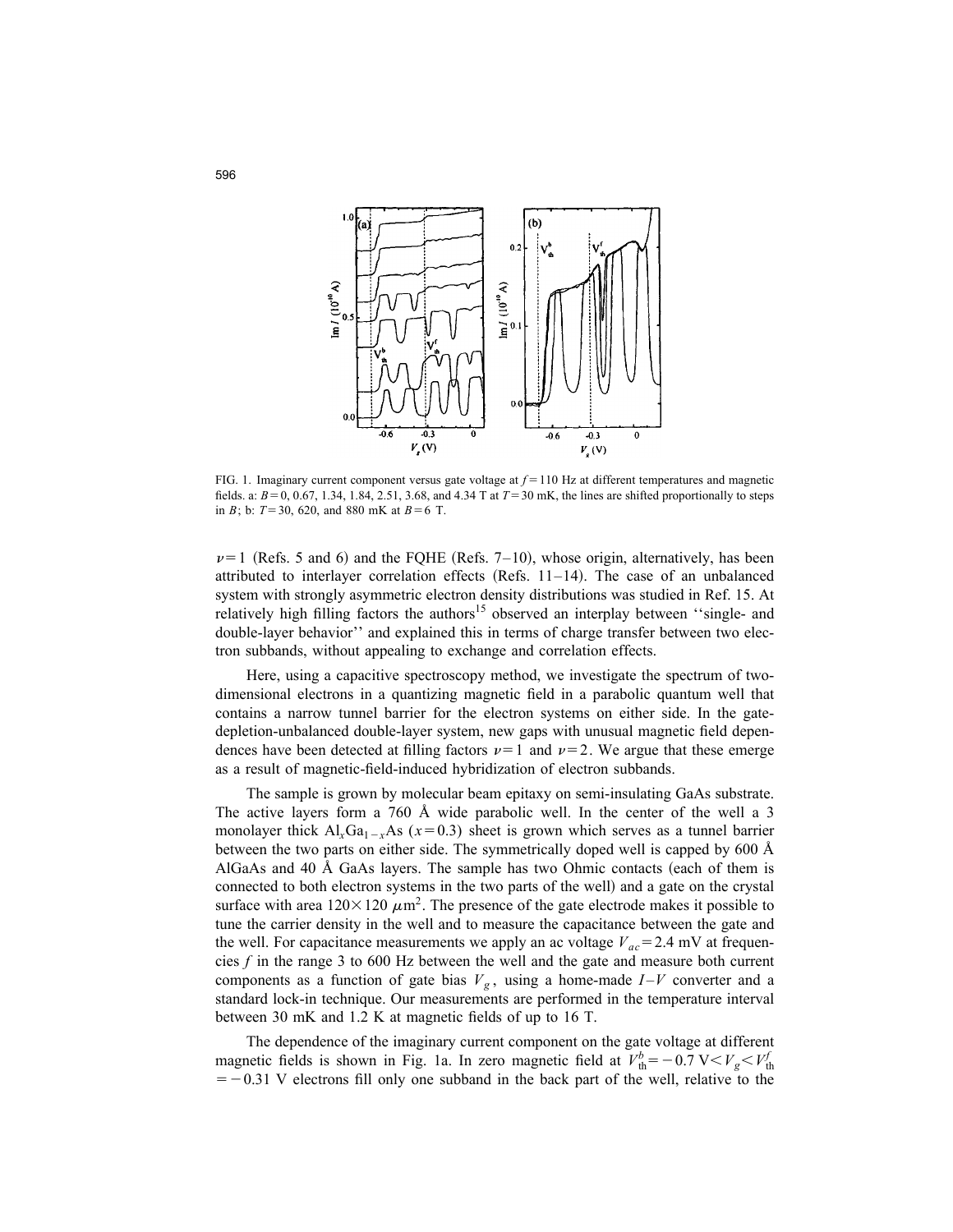

FIG. 2. Landau level fan chart as found from the minima of the density of states in the upper electron subband (open symbols, dashed lines) and of the conductivity of the lower electron subband (filled symbols, solid lines) and of the conductivity of the double-layer electron system (filled symbols, bold lines). The bold line disruptions signify the absence of common gaps. At crossing points of the dashed and bold lines the corresponding minima trigger with changing temperature.

gate. With increasing  $V_g > V_{th}^f$  a second electron subband starts to collect electrons in the front part of the well, as is indicated by an increase of the capacitance. In magnetic fields of about 1.3 T at low temperatures we observe two sets of quantum oscillations: first, the oscillations at  $V_g > V_{\text{th}}^f$  are due to the modulation of the thermodynamic density of states in the upper electron subband. They are typical of a three electrode system (see, e.g., Refs. 16 and 17) and depend only weakly on temperature in the regime investigated. Second, the oscillations at  $V_g < V_f^f$  originate from the conductivity oscillations in the lower electron subband, and so these are accompanied by peaks in the real current component. With increasing magnetic field, one more set of oscillations emerges, formed by additional minima at  $V_g > V_{th}^f$  (Fig. 1a). The small values of capacitance at the oscillation minima and the nonzero active current component indicate that the conductivity  $\sigma_{xx}$  vanishes for both electron subbands. Since they are related to  $\sigma_{xx}$ , these common oscillations are strongly temperature-dependent, whereas the measured capacitance in between the deep minima depends weakly on temperature. As seen from Fig. 1b, the weak oscillations reflecting the thermodynamic density of states in the upper subband persist after the appearance of the common oscillations. In particular, when located between deep minima, these do not change at all as the latter develop. For coincident positions, the minima for the two kinds of oscillations trigger with changing temperature.

Figure 2 presents a Landau level fan diagram in the (*B*,*V<sup>g</sup>* ) plane for our sample. Positions of the density of states minima in the upper electron subband are shown by open symbols. These minima correspond to the filling factors  $\nu_2=1, 2, 4, 6$  in the upper subband. The conductivity minima are marked in Fig. 2 by solid symbols. In the gate voltage interval  $V_{\text{th}}^b < V_g < V_{\text{th}}^f$  we see the filling factors  $v_1 = 1, 2, 4, 6$  in the lower subband. Furthermore, for  $\tilde{V}_g > \tilde{V}_{th}^f$  the common oscillations define a third Landau level fan. The straight lines of this fan are parallel to those for the upper electron subband and correspond to  $\nu=1, 2, 3, 4, 5, 6, 8, 10$ , which is the filling factor defined in terms of the electron density  $N_s$  in the quantum well. In the  $(B, V_g)$  plane the different slopes of the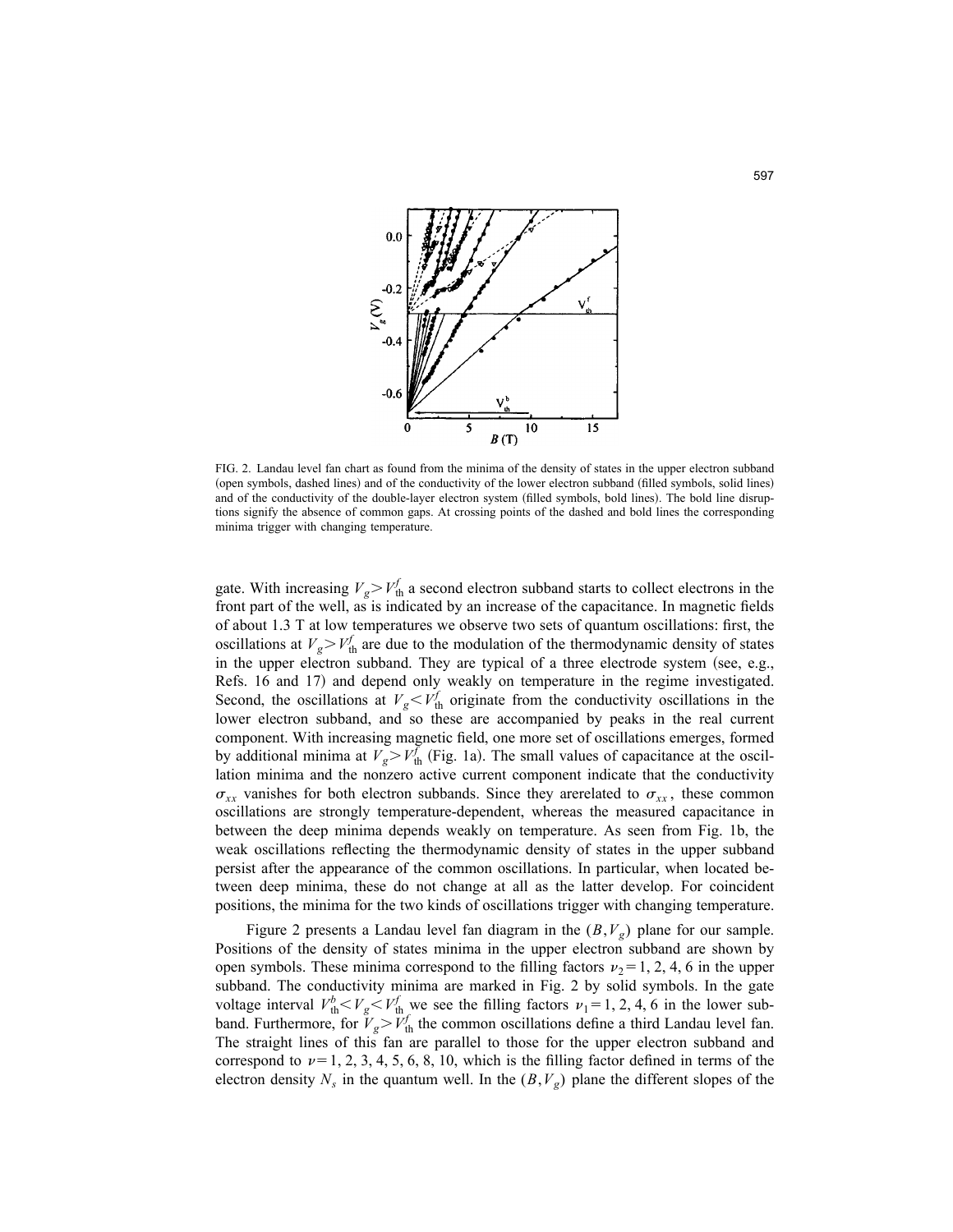

FIG. 3. Activation energy as a function of magnetic field at filling factor  $\nu=1$ . The insets display the frequency dependence of the active current component peak (bottom) and Arrhenius plot of the peak amplitude for *B*  $= 6, 10,$  and 14 T (top).

fan lines below and above  $V_g = V_{th}^f$  (Fig. 2) correspond to the capacitance values before and after the jump near  $V_g = \tilde{V}_{th}^f$  (Fig. 1). One can see from Fig. 2 that despite the fact that upon variations in the gate voltage  $V_g > V_{\text{th}}^f$  the electron density changes substantially in the front part of the well, as is indicated by the fan line slopes, it is for integer  $\nu$  that common gaps are observed in the double-layer system.

The activation energy in the common oscillation minima is found from the temperature dependence of peaks in the active current component, which accompany capacitance minima. In the limit of vanishing active current component the peak amplitude is expected to be proportional to  $f^2 \sigma_{xx}^{-1}$ . To make sure that the measuring frequency is sufficiently low, we investigate the frequency dependence of the active current component (see the bottom inset to Fig. 3). In the frequency range where the above relation holds, the activation energy is simply determined from Arrhenius plot of the peak amplitude (the top inset to Fig. 3). Figure 3 displays the magnetic field dependence of the activation energy for filling factor  $\nu=1$ . This dependence is quite nontrivial: the activation energy is a maximum at about  $V_g = V_{th}^f$ , where a second electron subband starts to be filled, and then it monotonically decreases with magnetic field up to the balance point. A similar behavior is found also for filling factor  $\nu=2$ . Although the gaps at filling factors  $\nu$  > 2 are also maximal near the threshold voltage  $V_{\text{th}}^f$ , at higher fields, unlike the gaps at  $\nu=1$  and  $\nu=2$ , they vanish in some intervals of *B* (or  $V_g$ ). This is indicated by disruptions of the fan lines in Fig. 2.

The band structure of our sample in the absence of magnetic field is known from far-infrared spectroscopy and magnetotransport investigations on samples fabricated from the same wafer.<sup>18,19</sup> It agrees with the result of self-consistent Hartree calculation of energy levels in a coupled double quantum well (Fig. 4). In the calculation one reasonably assumes that all electron subbands have a common electrochemical potential which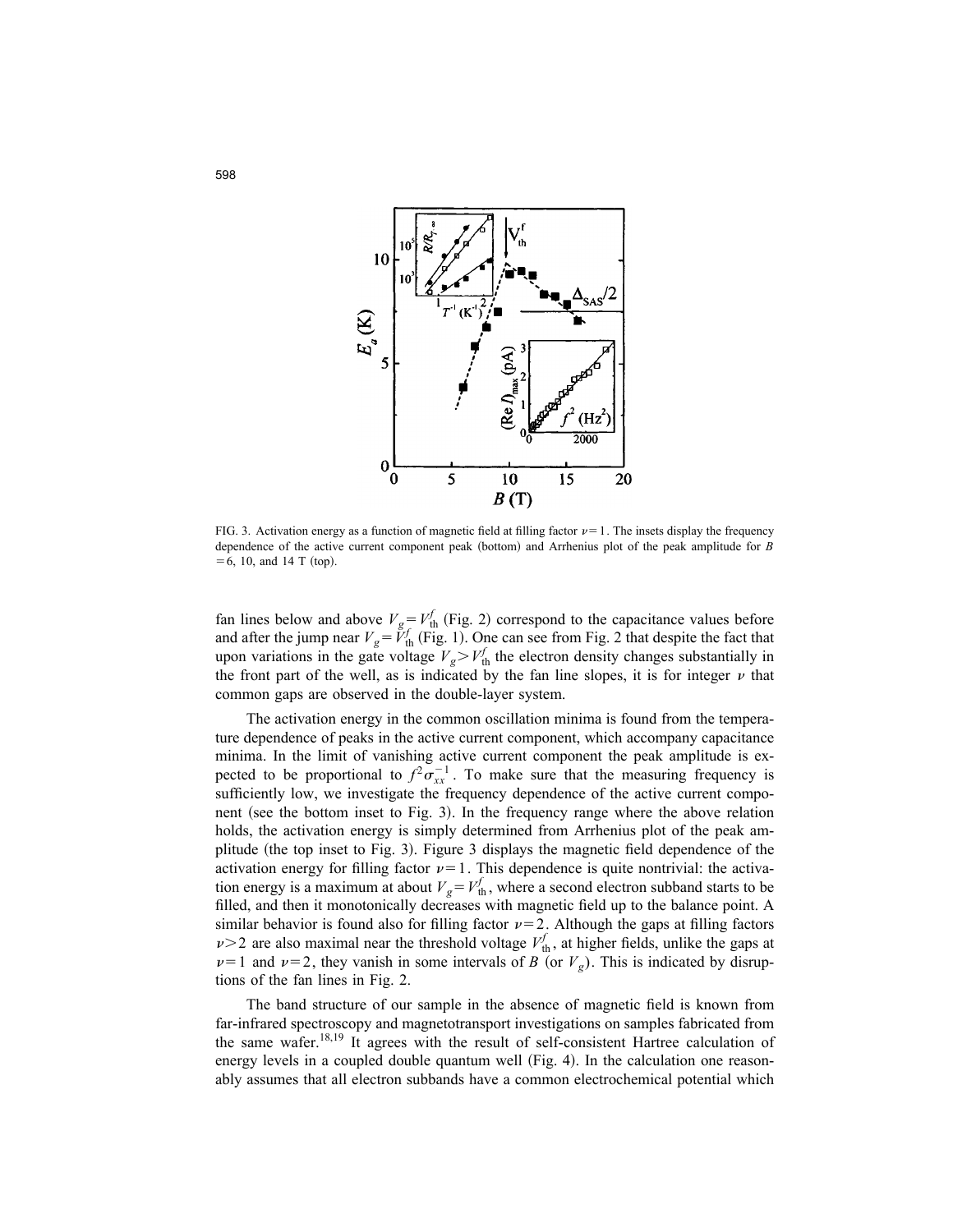

FIG. 4. Calculated at  $B=0$ , electron density distributions for the two lower energy bands in the quantum well (a) and positions of the energy band bottoms as a function of the gate voltage (b). The dotted and solid lines in case (a) correspond to  $E_1$  and  $E_2$ , respectively.

corresponds to the zero-point on the energy scale in Fig. 4b. In agreement with experiment, only one energy band is occupied by electrons in the range  $V_{\text{th}}^1 < V_g < V_{\text{th}}^2$ , two energy bands are filled at  $V_{th}^2 < V_g < V_{th}^3$ , and three of them are filled above  $V_g = V_{th}^3$ . The band splitting at a zero gate voltage is symmetric–antisymmetric splitting  $\Delta_{SAS} = 1.3$ meV. Figure 4a shows the electron density profiles for the two lower energy bands in the quantum well at three different gate voltages. We note that for both energy bands, even far from the balance, the wave function is not completely localized in either part of the quantum well.

Experimentally, the possibility of all the electrons collecting in one part of the quantum well (so-called broken-symmetry states)<sup>20</sup> is excluded because of the coexistence of the Landau level fan for the upper subband and the one determined by common  $oscillations (Fig. 2).$ 

One can tentatively expect that the experimental data find their interpretation in terms of a relative shift of the Landau level ladders corresponding to two electron subbands. At fixed integer v, the conductivity  $\sigma_{xx}$  of a bilayer system should tend to zero in the close vicinities of Landau-level-fan crossing points in the (*B*,*V<sup>g</sup>* ) plane, at which both individual filling factors  $\nu_f$ ,  $\nu_b$  are integers, as long as the Fermi level remains in a gap between quantum levels for two electron subbands. Obviously, in between the crossing points the common gap closes as soon as the Fermi level pins to both of the quantum levels. Such behavior is indeed observed in the experiment at filling factors  $\nu > 2$  (see Fig. 2). We note that the presence (absence) of common gaps was identified in Ref. 15 as "single (double) layer behavior." In contrast, for a conventional two-subband electron system with vanishing distance between electron density maxima, common gaps at integer  $\nu$  are expected to close in negligibly narrow intervals on the Landau-level-fan lines where both quantum levels from two electron subbands cross the Fermi level.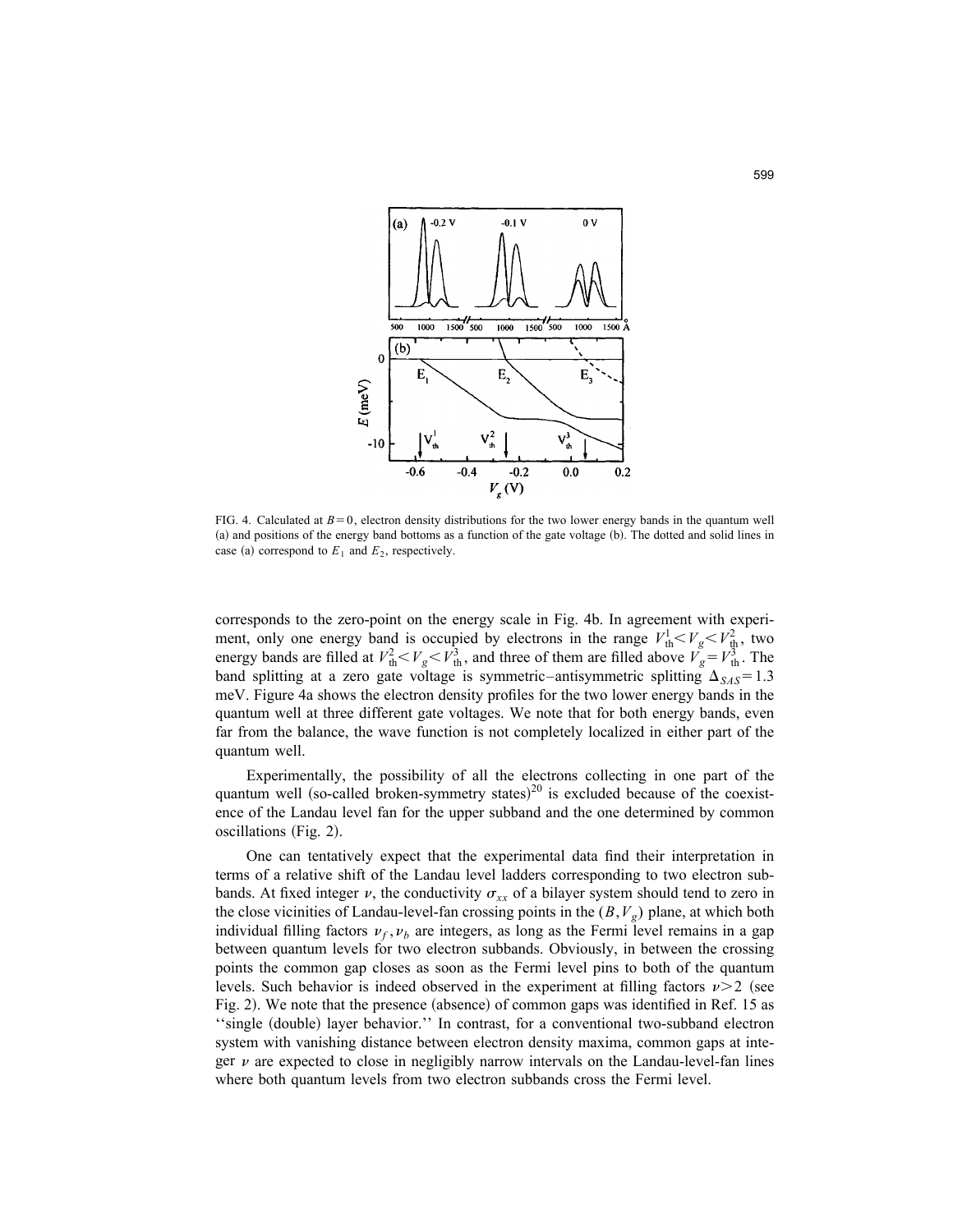However, such simple considerations fail to account for the common gaps at filling factors  $\nu=1,2$  which do not disappear in the entire range from the threshold  $V_{\text{th}}^f$  to the balance point (Figs. 2 and 3). We explain this behavior as a result of magnetic-fieldinduced hybridization of the wave functions of two electron subbands, which gives rise to the creation of new gaps in the bilayer spectrum.

In a soft two-subband electron system, the quantum level energies for two Landau level ladders can become equal only if the corresponding wave functions are orthogonal, i.e., if the Landau level numbers are different. Apparently, this is not the case for  $\nu$  $=1,2$  or for higher  $\nu \neq 4m$  (*m* is an integer) near the balance point. The absence of orthogonality implies that the bilayer system is described by a hybrid wave function that is a linear combination of the wave functions of two electron subbands. The appearance of new gaps, as a result, is crucially determined by intersubband charge transfer in magnetic field to make the band bottoms coincident. We note that this process is impossible in the conventional two-subband system as discussed above. Although in our soft two-subband system the distance between electron density maxima (Fig. 4) is close to the in-plane distance between electrons, the amount of charge transferred is estimated to be small. This is confirmed experimentally by the absence of appreciable deviations of the data points from the upper-subband-fan lines  $(Fig. 2)$  as determined by zero-magneticfield capacitance at  $V_g > V_{th}^f$  (Fig. 1). It is clear that the magnetic-field-induced hybridization generalizes the case of symmetric electron density distributions corresponding to formation of  $\Delta_{SAS}$ . From the first sight it seems natural to expect that the common gaps at  $\nu=1,2$  decrease with magnetic field and approach  $\Delta_{SAS}$  at the balance point (Fig. 3). Yet, for all the filling factors in question the situation is far more sophisticated, because the spin splitting, which is comparable to the hybrid splitting, comes into play. The bilayer spectrum is then determined by their competition, which, in principle, may even lead to the closing of common gaps in some intervals of magnetic field. For example, at  $\nu=2$  the actual gap is given by the splitting difference, and so it vanishes for equal splittings. In our experiment, for the simplest case of  $\nu=1$  one can expect that over the range of magnetic fields used, the many-body enhanced spin gap is large compared to  $\Delta_{SAS}$  (Ref. 17). That stands to reason, since it is the smaller splitting that corresponds to  $\nu=1$  (Fig. 3). For  $\nu=2$  the very similar behavior of the gap with magnetic field hints that at these lower fields the hybrid splitting is dominant. As a result of interchange of the hybrid and spin splittings, odd  $\nu > 1$  near the balance in our case correspond to spin rather than hybrid gaps.

In summary, we have performed magnetocapacitance measurements on a bilayer electron system in a parabolic quantum well with a narrow tunnel barrier in its center. For asymmetric electron density distributions created by gate depletion in this soft twosubband system we observe two sets of quantum oscillations. These originate from the upper electron subband in the front part of the well and from the gaps in the bilayer spectrum at integer fillings. For the lowest filling factors  $\nu=1$  and  $\nu=2$ , the common gap formation is attributed to magnetic-field-induced hybridization of electron subbands, dependent on the competition between the hybrid and spin splitting.

We gratefully acknowledge J. P. Kotthaus, A. V. Chaplik and M. Shayegan for fruitful discussions of the results. This work was supported in part by Volkswagen-Stiftung under Grant I/71162, Deutsche Forschungsgemeinschaft, AFOSR under Grant F49620-94-1-0158, INTAS under Grant 93-933, the Russian Fund for Fundamental Re